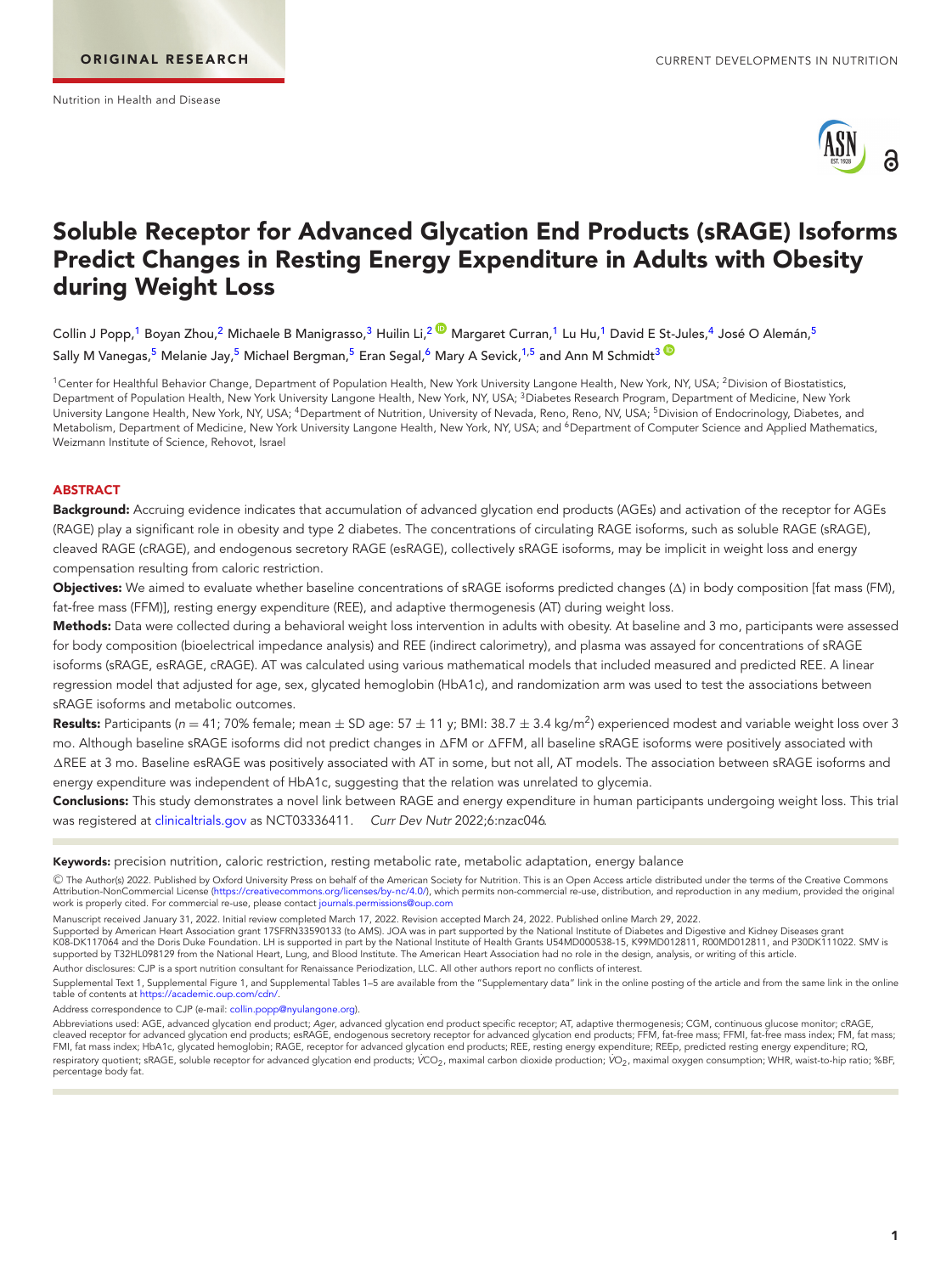## **Introduction**

In the United States, overweight and obesity continue to increase, with  $>85\%$  of the population predicted to have obesity by 2050 [\(1\)](#page-8-0). Current treatments of obesity are focused principally on caloric restriction, pharmacological intervention, and bariatric surgery. Although behavioral lifestyle interventions are effective at reducing body weight and improving cardiometabolic outcomes, key challenges remain in deciphering the biological underpinnings that mediate weight loss and that hinder weight loss maintenance. Differences in adaptations to caloric restriction, including a complex set of feedback mechanisms that collectively slow resting energy expenditure (REE), may explain some of the variability in long-term weight loss success and individual variability [\(2\)](#page-8-1). An observed response to caloric restriction and weight loss is adaptive thermogenesis (AT), which is a reduction in energy expenditure related to improved cellular energy efficiency that is independent of changes in fat mass (FM) and fat-free mass (FFM). AT persists in the weight-reduced state [\(3\)](#page-8-2) and during the dynamic process of negative energy balance, and may limit the ability to effectively maintain weight  $loss(4)$  $loss(4)$ .

A potential biological mechanism underlying between-subjects variability in weight loss after caloric restriction is the accumulation of advanced glycation end products (AGEs) and their interactions with the central cellular receptor for advanced glycation end products (RAGE). RAGE transduces the signals of its ligands such as AGEs, which accumulate in diabetes and obesity [\(5\)](#page-8-4). Expression of RAGE is higher in obese than in lean human adipose tissue; although plasma concentrations of carboxymethyllysine AGEs are reduced in obesity, this is proposed to be mediated by the "trapping" of AGE ligands by high expression of RAGE in adipose tissue [\(5\)](#page-8-4). With weight loss, plasma carboxymethyllysine AGE concentrations rise owing to reduced adipose RAGE expression and consequent reductions in RAGEmediated AGE trapping. Serum concentrations of AGEs are inversely correlated with fat mass (FM) in adults [\(6\)](#page-8-5). In contrast, plasma concentrations of other specific AGEs, such as carboxyethyllysine, are higher in obese than in lean humans [\(5\)](#page-8-4). In separate studies, weight loss induced by low-calorie diets resulted in a reduction in circulating AGEs [\(7–9\)](#page-8-6). These differences in the pattern of plasma/serum AGEs after weight loss likely reflect that AGEs are a heterogeneous group of structures that bind multiple receptors; hence, the dynamics of the changes in their concentrations in response to weight loss may vary  $(10).$  $(10).$ 

Beyond direct measures of tissue RAGE expression, RAGE may be tracked in plasma and serum; total soluble RAGE (sRAGE) measures cell surface cleaved RAGE (cRAGE) and the product of an mRNA splice variant, endogenous secretory RAGE (esRAGE). sRAGE isoforms are hypothesized to bind RAGE ligands and, thereby, block their activation of cell surface RAGE. sRAGE is considered a novel biomarker to identify people with obesity who may benefit from weight management interventions [\(10\)](#page-8-7); however, evidence from surgical and medical weight loss studies on the directionality of sRAGEs in weight loss is mixed  $(11–15)$ .

Data in mice suggest a link between RAGE and energy expenditure. Song et al. [\(16\)](#page-9-0) found that mice globally devoid of advanced glycation end product specific receptor (*Ager*; the gene encoding RAGE) fed a high-fat diet were protected from diet-induced obesity and exhibited a higher energy expenditure than wild-type *Ager*-expressing control mice, despite no differences in caloric intake or physical activity. In addition, mice devoid of adipocyte *Ager* displayed reduced weight gain and significantly lower FM after consumption of a high-fat diet, higher energy expenditure, and higher adipose tissue expression of uncoupling protein 1 (*Ucp1*) [\(17\)](#page-9-1). The mechanisms were traced to RAGEdependent suppression of protein kinase A activities in brown and white adipocytes. Collectively, these studies in mice uncovered unanticipated roles for RAGE in the regulation of energy expenditure and prompted us to seek evidence for such relations in human subjects.

Although prior studies have shown a relation between sRAGEs and body weight after diet-induced weight loss [\(14\)](#page-9-2), few reported associated changes in body composition [\(15\)](#page-9-3), and no study to date has assessed potential relations between sRAGE isoforms, REE, and AT during weight loss. Therefore, the aim of this secondary analysis was to determine whether concentrations of baseline sRAGE isoforms predicted changes  $(\Delta)$  in body composition (FM and FFM), REE, and AT after 3 mo of a weight loss intervention. In particular, we hypothesized that sRAGE isoforms would be positively associated with  $\Delta FM$  and  $\Delta REE$  at 3 mo. Furthermore, we examined the association between sRAGE isoforms and metabolic outcomes (e.g., body composition, REE, adipokines) at baseline and 3 mo, and determined the relation between  $\Delta$ s $\text{RAGEs}$  and metabolic outcomes.

# **Methods**

## **Design**

The data included constituted a secondary analysis utilizing a subgroup of participants in the Personal Diet Study (NCT03336411), a behavioral weight loss intervention. The study was a 2-arm, parallel-group, randomized clinical trial. The purpose of the Personal Diet Study was to compare 2 weight loss interventions: *1*) a low-fat or Standardized diet and *2*) a Personalized diet using a gut microbiome–derived machine learning algorithm that predicts an individual's postprandial glycemic response [\(18\)](#page-9-4). The primary objective of the parent study was to compare the Standardized and Personalized dietary recommendations on percentage weight loss at 6 mo. Participants were adults between 18 and 80 y old, with a BMI (in kg/m<sup>2</sup>)  $\geq$ 27, diagnosed with prediabetes (>5.6%) or type 2 diabetes, and having a glycated hemoglobin (HbA1c) <8.0%, treated with lifestyle alone or lifestyle plus metformin. The parent cohort (the Personal Diet Study) was part of a larger center project (American Heart Association, Strategically Focused Research Network on Obesity) that also included a clinical study in a bariatric cohort undergoing sleeve gastrectomy. Therefore, for this secondary analysis we selected participants with a baseline BMI  $\geq$  35, because this threshold is an indication for bariatric surgery, to undergo additional measures on sRAGE isoforms in order to eventually make comparisons with the bariatric cohort. This study was reviewed and approved for human subjects research by the NYU Grossman School of Medicine Institutional Review Board (#17-00741). All participants signed an informed consent before random assignment. A detailed description of exclusion criteria and details regarding the Personalized and Standardized arms has been published previously [\(19\)](#page-9-5).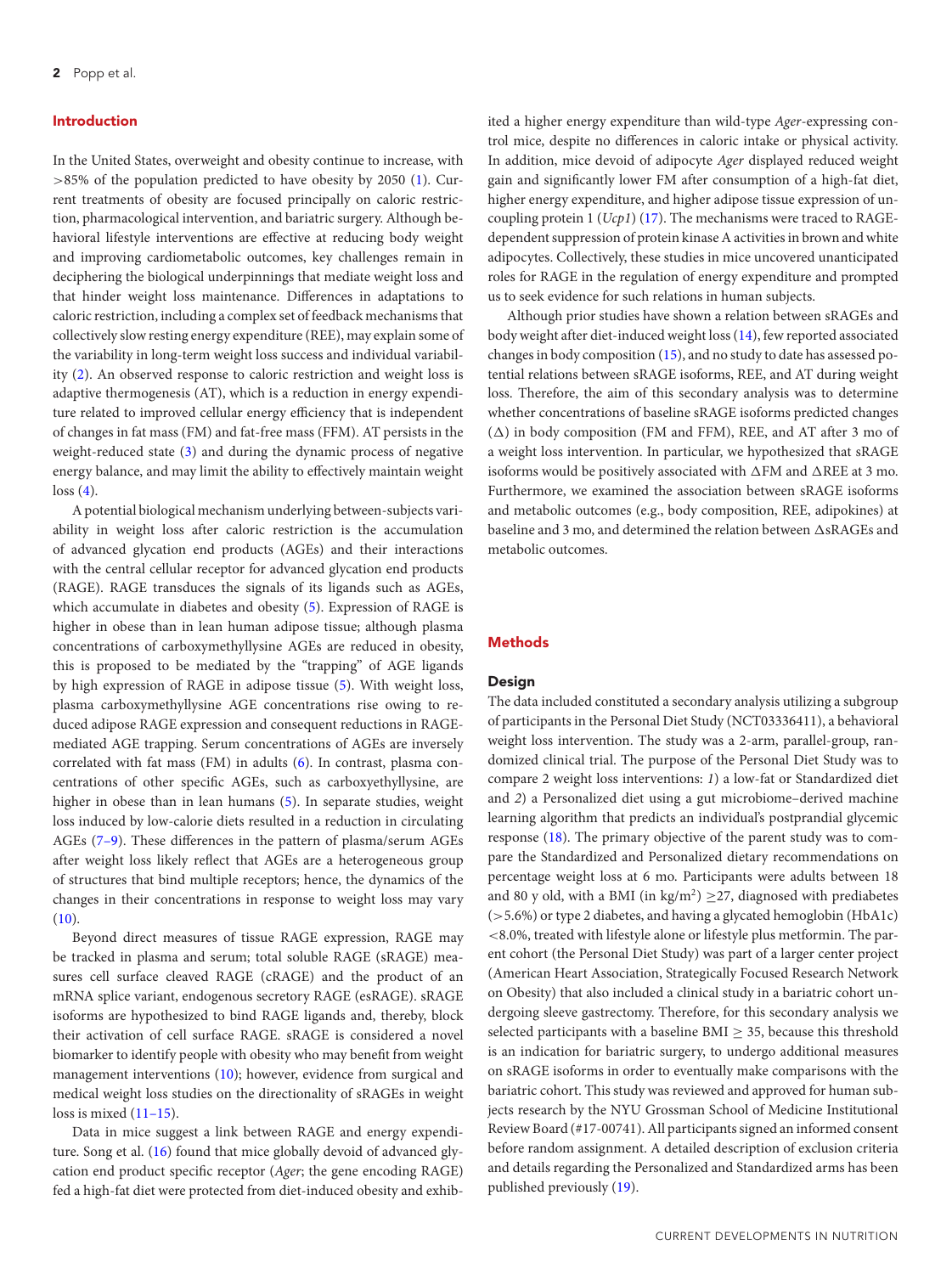# **Data collection**

Measurements were obtained at baseline and 3 mo at the Clinical Research Center of the New York University Clinical and Translational Science Institute. Participants in both arms were provided with hypocaloric targets (−500 kcal/d) based on REE measurements from indirect calorimetry with a physical activity factor of 1.4. Participants in both arms received the same behavioral weight loss counseling intervention and self-monitored dietary intakes using the same mobile phone app.

For the purposes of this secondary analysis, the main outcomes included FM, REE, and AT. Additional outcomes included body weight, BMI, waist-to-hip ratio (WHR), fat mass index (FMI), fatfree mass (FFM), fat-free mass index (FFMI), percentage body fat (%BF), respiratory quotient (RQ), and plasma leptin and adiponectin concentrations.

#### *Anthropometrics.*

Height was measured to the nearest 1 cm using a portable stadiometer (SECA 213, Seca GmBH & Co. KG), and body weight was measured in light clothing without shoes to the nearest 0.1 kg using a Stow-A-Weigh scale (Scale Tronix, Welch Allyn). All measurements were performed in a fasted state.

#### *Body composition, REE, and metabolic adaptation.*

Body composition was assessed using bioelectrical impedance analysis (InBody 270, InBody, Inc.). Indexes for body composition (FMI and FFMI) were calculated from absolute values of FM and FFM by adjusting for body height squared  $(m^2)$ , as calculated for BMI. Before REE measurement, participants were asked to confirm the following: *1*) no vigorous physical activity within the previous 48 h, *2*) a minimum of 8 h fast, and *3*) no use of caffeine or nicotine products on the day of testing. Participants were directed to lie supine for 10 min, during which the flow meter and gas analyzer were calibrated per the manufacturer's instructions. Open-circuit indirect calorimetry was performed using a COSMED Quark RMR® metabolic cart with flow-dilution canopy hood (COSMED). Maximal oxygen consumption  $(\dot{V}O_2)$  and maximal carbon dioxide production ( $\dot{V}CO_2$ ) were measured for 20 min after a 5-min run-in stabilization period. Participants were instructed to abstain from sleeping and talking during the test. Gas exchange variables ( $\dot{V}O_2$  and  $\dot{V}CO<sub>2</sub>$ ) were measured every 10 s. REE was calculated from the Weir equation and expressed in kcal/d [\(20\)](#page-9-6). RQ was determined by dividing *V*CO<sub>2</sub> by *V*O<sub>2</sub>. REE was determined using the first steady-state period where both  $\text{VO}_2$  and  $\text{VCO}_2$  were  $\leq$ 10% CV [\(21\)](#page-9-7). For those who did not meet these criteria, we used the  $\dot{V}O_2$  and  $\dot{V}CO_2$  from the 5-min period after the initial 10-min measurement period. To assess the validity of the test, the range of RQ was determined and compared to the physiologic range (0.67–1.3).

AT was used to detect differences in REE that are independent of changes in body composition (FM and FFM). Given the lack of standardization of methodologies to assess AT in REE, we calculated AT using various equations as described by Nunes et al. [\(22\)](#page-9-8). More specifically, AT was assessed with 3 mathematical approaches, which varied in the calculation of predicted REE (REEp) as follows:

*1*) REEp1 = a prediction equation using baseline FM, FFM, sex, and age as independent predictors;

- *2*) REEp2 = a prediction equation using baseline FFM as an independent predictor; and
- *3*) REEp3 = a prediction equation using baseline FM and FFM as independent predictors.

AT was then calculated using measured REE (REE via indirect calorimetry) and 1 of the 3 aforementioned calculations of REEp. We used 3 models to estimate AT: *1*) in model A, AT was assessed simply by subtracting REEp from REE at 3 mo. *2*) In model B, AT was calculated by subtracting REEp from REE at 3 mo ( $REE_{3mo} - REEp_{3mo}$ ) and subtracting REEp from REE at baseline (REEbaseline − REEpbaseline). Therefore, AT is equal to [(REE3mo − REEp3mo) − (REEbaseline − REEpbaseline)]. *3*) In model C, percentage AT (%AT) was calculated as 100∗[(REE/REEp) – 1] after 3 mo; therefore, AT is assessed as (%AT/100)∗REEbaseline. Models are labeled alphabetically, with the respective equation to estimate REEp given a numeral (e.g., Model A1).

#### *Glycemia.*

Multiple indexes of glycemia were obtained. HbA1c was analyzed using HPLC (Variant II Turbo analyzer, Bio-Rad Laboratories, Inc.). Plasma was collected in lithium heparin–coated tubes for analysis of fasting glucose and fasting insulin by quantitative enzymatic hexokinase/glucose-6-phosphate dehydrogenase (G-6-PDH) assay (Abbott Architect, Abbott Laboratories) and chemiluminescent microparticle immunoassay (Abbott Architect, Abbott Laboratories), respectively. Glucose and insulin concentrations were used in the HOMA-IR (HOMA2, Diabetes Trials Unit, University of Oxford). Furthermore, participants wore continuous glucose monitors (CGMs; Abbott FreeStyle Libre Pro) for  $\leq$ 14 d. Participants were blinded to the CGM data and were asked not to take aspirin while wearing the CGM. As per the manufacturer's instructions, the first 48 h of readings of each CGM were removed from analysis. Measures of glycemic variability included mean amplitude of glycemic excursions and CV using EasyGV version 9.0.R2 (Nathan R Hill, University of Oxford).

# *Human sRAGE and esRAGE concentrations.*

Plasma total sRAGE concentrations were measured using a commercially available ELISA (R&D ELISA, DRG00). The AsOne International ELISA (K-1009-1) measures only esRAGE. From this, we calculated cell surface cleaved (c)  $sRAGE$  (total  $sRAGE - esRAGE$ ) = cRAGE. For total sRAGE, each unique sample was analyzed in duplicate (50 μL/replicate). The sensitivity of the assay was 16.14 pg/mL, with an assay range of 78–5000 pg/mL. There was <0.5% cross-reactivity with other molecules. The intra-assay precision (CV) was ∼5.7% and the interassay precision (CV) was ∼7.7%. For esRAGE, each unique sample was analyzed in duplicate (20 μL/replicate). The linear range of the esRAGE measurements was 0.05–3.2 ng/mL. The inter- and intra-assay CVs for esRAGE were <10% and <4.4%, respectively. For every experiment, standards were included as per the manufacturer's instructions.

#### *Adipokine concentrations.*

Plasma concentrations of leptin were measured with the Milliplex Human Metabolic Hormone Panel V3 (HMH3-34K; Millipore, Sigma) according to the manufacturer's instructions. The range of detection per the standard curve is 137–100,000 pg/mL; sensitivity for detection of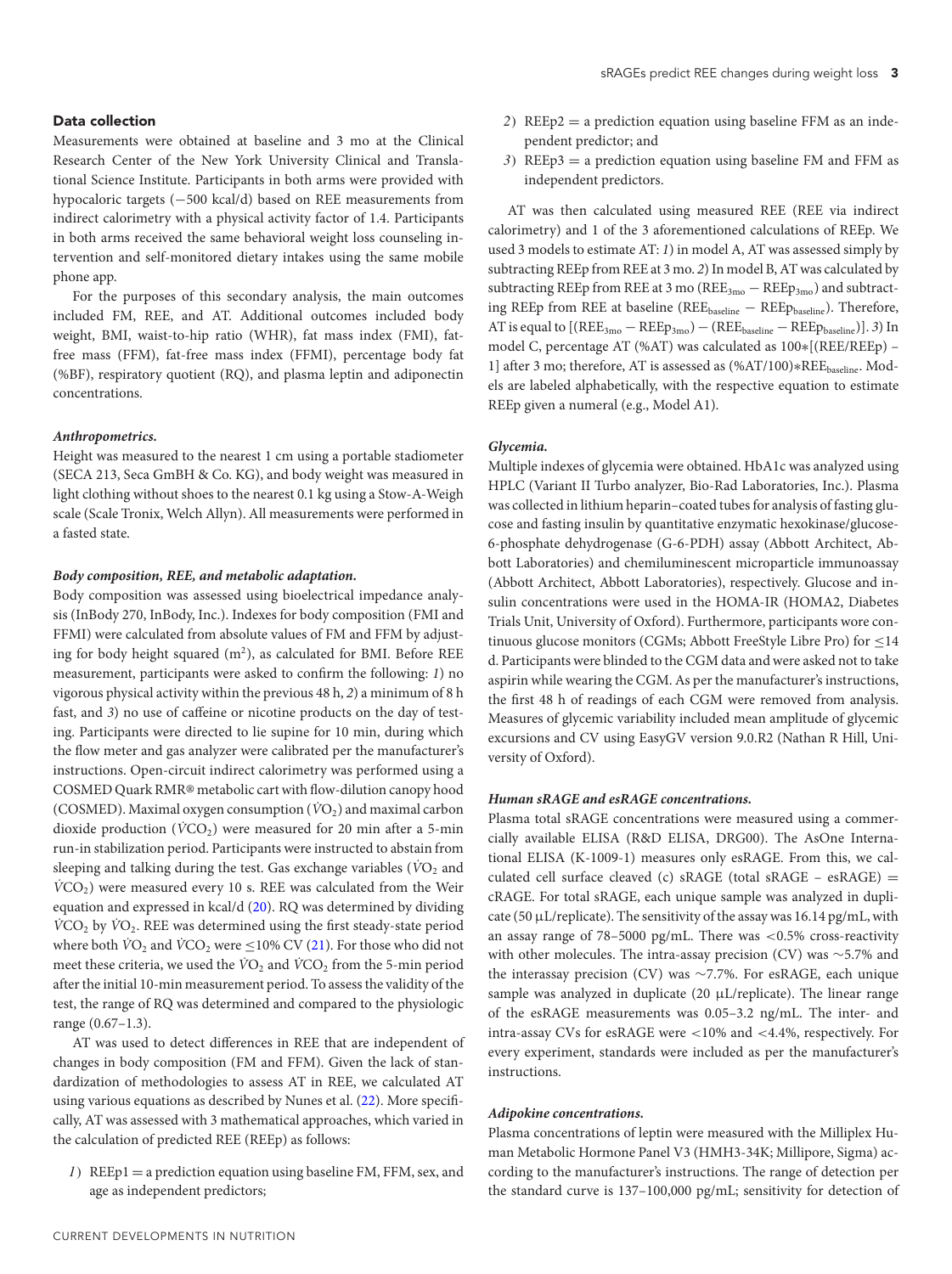leptin is 52 pg/mL; and accuracy is 87%. The intra-assay precision is <10% CV and the interassay precision is <20% CV. There is no known or negligible cross-reactivity between the antibodies for the detection of leptin and any of the other analytes in this specific panel. Plasma concentrations of adiponectin were measured with the Milliplex Human Adipokine Magnetic Bead Panel 1 (HADK1MAG-61K; Millipore, Sigma) according to the manufacturer's instructions. The range of detection per the standard curve is 26–400,000 pg/mL; sensitivity for detection of adiponectin is 21 pg/mL, and accuracy is 89%. The intra-assay precision is <10% CV and the interassay precision is <15% CV. There is no known or negligible cross-reactivity between the antibodies for the detection of adiponectin and any of the other analytes in this specific panel.

#### **Statistical analyses**

As a secondary analysis, the association of sRAGE isoforms with anthropometric, body composition, energy expenditure, glycemic, and adipokine outcomes (collectively called metabolic outcomes) was investigated using a selected subsample in the Personal Diet Study. First, we examined the concentrations of sRAGE isoforms (sRAGE, esRAGE, cRAGE) with each metabolic outcome at baseline and 3 mo. Second, we examined baseline sRAGE isoform concentrations with each metabolic outcome at 3 mo. Third, we examined the association between baseline sRAGE isoform concentrations and the changes ( $\Delta$ ) in each metabolic outcome (3 mo minus baseline). Finally, we examined the association between  $\Delta$ s $\text{RAGE}$  isoform concentrations and the change in each metabolic outcome between baseline and 3 mo. A linear regression model was used for the analysis at a single time point; to consider the correlation of longitudinal measurements for data with >1 time point, a linear mixed-effect model was fitted instead.

Because the original data came from a randomized trial, we first conducted a full regression model that included the randomization arm and the interaction between sRAGE isoform concentrations and randomization arm (Standardized compared with Personalized) to determine whether the studied associations differed in the 2 arms. In addition, in the full regression model, we adjusted for age, sex, and HbA1c. Because we were unable to measure AGEs owing to limited sample availability, we used HbA1c as a surrogate marker for long-term glycemia. If the full model indicated no significant interaction between sRAGE isoform concentrations and the randomization arm, both arms were collapsed into a single group and the arm was adjusted for in a simplified model without the interaction term. Otherwise, we fitted the linear regression model in the 2 arms separately (adjusted for age, sex, and HbA1c).

## **Results**

The final sample included 41 participants ( $n = 12$  males,  $n = 29$ females). **[Figure 1](#page-4-0)** shows the flow of the participants through the trial. **[Table 1](#page-4-1)** presents baseline characteristics in the combined sample and by randomly assigned arm. A total of *n*=7 participants reported the use of thyroid medications at baseline; however, any subjects reporting a history of hyperthyroidism were excluded from the study and, aside from age, there were no significant differences in baseline characteristics between those reporting thyroid medications and those not taking thyroid medications (**Supplemental Table 1**).

Metabolic outcomes are presented in **[Table 2](#page-5-0)**, which only includes participants (*n* = 33) with both baseline and 3-mo data (**Supplemental Table 2** shows the sample sizes at each time point). **Supplemental Table 3** presents the full sample of participants' metabolic outcomes. Weight loss at 3 mo was modest and variable among all participants (**Supplemental Figure 1**) with a change in mean body weight of  $-1.7\%$ ± 4.0%. Baseline REE was not significantly associated with  $\Delta$ body weight; however, there was a positive association between  $\Delta \text{REE}$  and  $\Delta \text{body}$  weight  $(R = 0.37; P = 0.04)$ . There was a trend in the change in mean FM  $(-1.3 \pm 3.4 \text{ kg}; P = 0.05)$  and there was a significant decrease in mean REE (−157.8 ± 308.0 kcal/d; *P* < 0.01). **Supplemental Table 4** presents the mean and range of AT for each model.

The full model indicated no significant interaction between any of the sRAGE isoforms (sRAGE, esRAGE, cRAGE) and randomization arm for FM, REE, and AT; therefore, both arms were collapsed into a single group and the arm was adjusted for in a simplified model without the interaction term. In the case of baseline esRAGE, there was a significant interaction effect with both  $\Delta$ FFM and  $\Delta$ FFMI, which indicated that the association between baseline esRAGE and  $\Delta$ FFM/ $\Delta$ FFMI was different between arms. The post hoc analysis revealed a significant association between baseline es $RAGE$  concentrations and  $\Delta$ FFM for the Standardized ( $P = 0.02$ ) but not the Personalized arm ( $P = 0.20$ ).

The full linear regression model that included the interaction term between any of the sRAGE isoforms and the randomization arm revealed significant associations for the glycemic outcomes, which are described in **Supplemental Text 1**. **[Table 3](#page-6-0)** reports the linear mixed model examining the associations between any of the sRAGE isoform concentrations and metabolic outcomes at both baseline and 3 mo. All sRAGE isoform concentrations were positively associated with body weight, hip circumference, FM, leptin, and adiponectin. However, when FM was adjusted for body size (e.g., FMI), the associations were lost. sRAGE and cRAGE concentrations were negatively associated with WHR. **[Table 4](#page-6-1)** reports baseline sRAGE isoform concentrations and metabolic outcomes at 3 mo. All sRAGE isoform concentrations were positively associated with FM at 3 mo. Baseline sRAGE and cRAGE concentrations were positively associated with hip circumference and only baseline cRAGE concentrations were negatively associated with WHR at 3 mo. Baseline esRAGE concentrations were positively associated with REE and leptin. The  $\Delta$ sRAGE isoform concentrations were not significantly associated with  $\Delta FM$ ,  $\Delta \text{REE}$ , or any of the other metabolic outcomes (**Supplemental Table 5**).

The linear regression model revealed that baseline sRAGE isoform concentrations did not predict  $\Delta FM$  at 3 mo ([Table 5](#page-7-0)). Baseline sRAGE isoform concentrations were significantly associated with  $\Delta \text{REE}$ . More specifically, for every unit (1-pg/mL) increase in baseline sRAGE, es-RAGE, and cRAGE concentrations, there was a positive 0.526-, 1.816-, and 0.561-kcal/d  $\triangle$ REE, respectively. In other words, a 100-pg/mL increase in baseline values for sRAGE, esRAGE, and cRAGE concentrations translated to  $\triangle$ REE of 52.6 kcal/d, 181.6 kcal/d, and 56.1 kcal/d, respectively, when comparing 3 mo with baseline results. AT was associated with sRAGE isoforms depending on the specific AT model (**[Table 6](#page-7-1)**). Baseline esRAGE was significantly associated with AT when using model A1, but not models A2 and A3. All baseline sRAGE isoforms were significantly associated with AT at 3 mo using models B1– B3. In model C, there was only a significant association between baseline esRAGE and AT in model C1.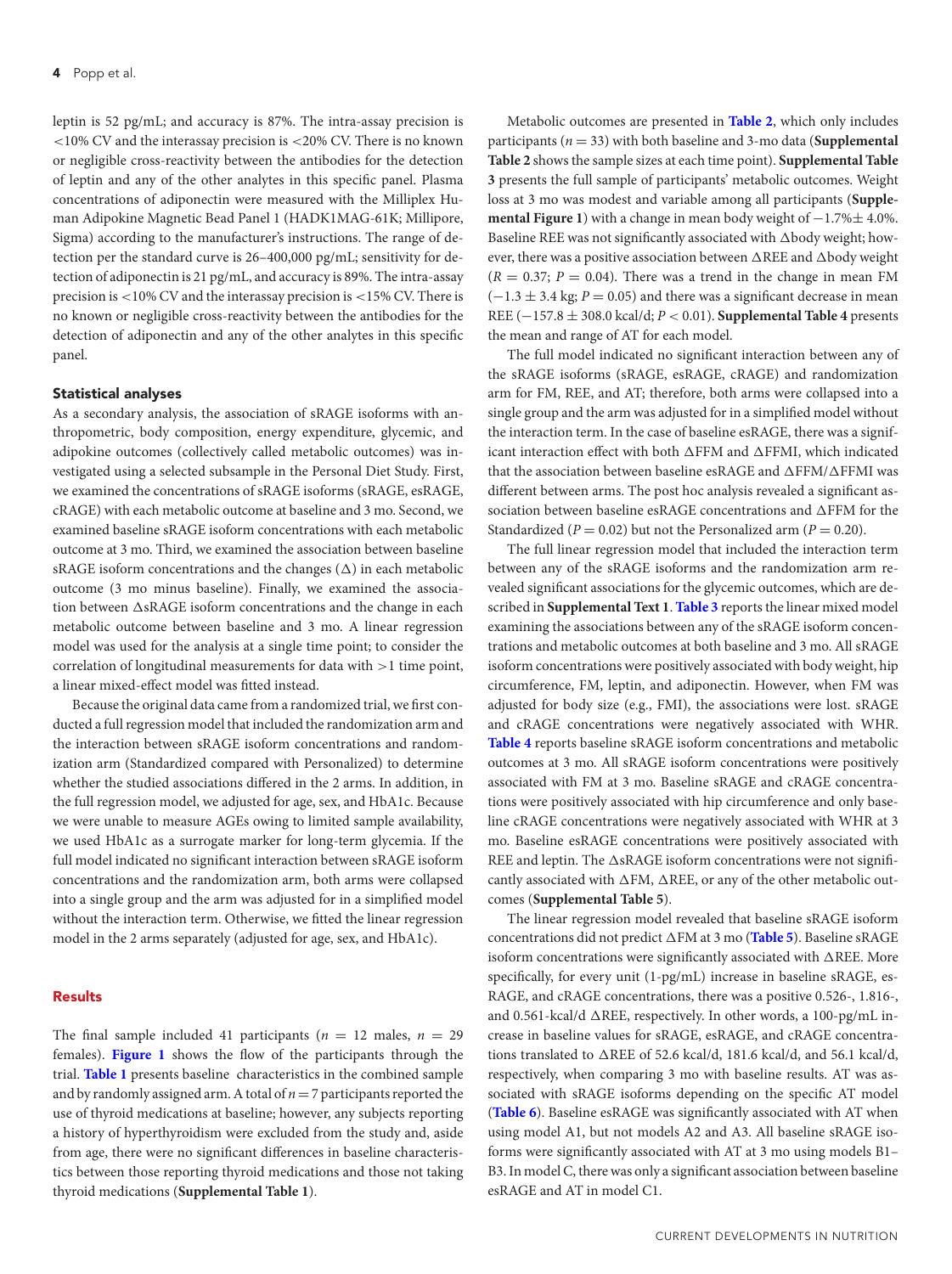<span id="page-4-0"></span>

FIGURE 1 Flow of participants through the 3-mo dietary intervention. The flow diagram includes the 2 arms (Standardized and Personalized) collapsed into a single group.

# **Discussion**

<span id="page-4-1"></span>The physiologic effects of RAGE include the activation of proinflammatory signals (e.g., NF-κB) and increased production of proinflammatory

cytokines, adhesion molecules, and RAGE itself, which are associated with increased risks of cardiovascular disease, diabetes, and obesity [\(5,](#page-8-4) [23\)](#page-9-9). Because adults with obesity have higher expression of RAGE protein in adipose tissue than their lean counterparts, the relation between

| <b>TABLE 1</b> Baseline characteristics <sup>1</sup> |  |
|------------------------------------------------------|--|
|------------------------------------------------------|--|

|                         | All              | Standardized     | Personalized     |
|-------------------------|------------------|------------------|------------------|
| Variable                | $(n = 41)$       | $(n = 16)$       | $(n = 25)$       |
| Age, y                  | $57 \pm 11$      | $59 \pm 10$      | $56 \pm 11$      |
| Sex, female             | 70.7             | 50.0             | 84.0             |
| Ethnicity, non-Hispanic | 82.9             | 93.8             | 76.0             |
| Race                    |                  |                  |                  |
| White                   | 53.7             | 75.0             | 40.0             |
| African American        | 22.0             | 12.5             | 28.0             |
| Other                   | 24.3             | 12.5             | 32.0             |
| Height, cm              | $165.4 \pm 8.1$  | $167.5 \pm 6.8$  | $164.1 \pm 8.7$  |
| Weight, kg              | $106.0 \pm 13.0$ | $106.9 \pm 10.6$ | $105.4 \pm 14.5$ |
| BMI, $kg/m2$            | $38.7 \pm 3.4$   | $38.1 \pm 2.2$   | $39.1 \pm 3.9$   |
| HbA1c, %                | $5.8 \pm 0.65$   | $5.9 \pm 0.73$   | $5.8 \pm 0.6$    |

 $1$ Values are means  $\pm$  SDs or percentages. Race: "other" includes Asian, Native Hawaiian or Other Pacific Islander, American Indian, Alaska Native Asian, or Unknown. HbA1c, glycated hemoglobin.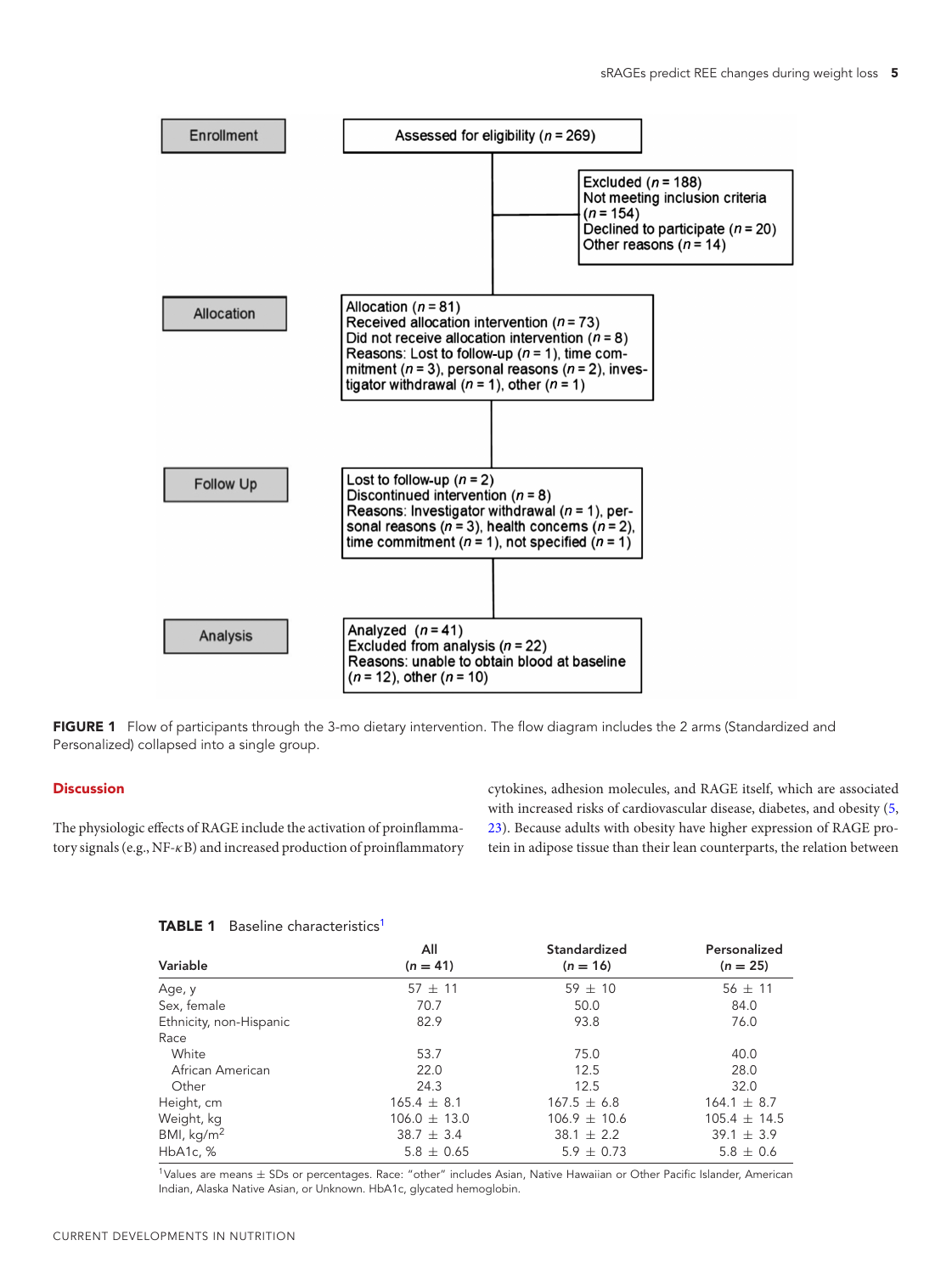#### <span id="page-5-0"></span>**6** Popp et al.

|                        | <b>Baseline</b>    | 3 mo               |                    |            |
|------------------------|--------------------|--------------------|--------------------|------------|
| Variable               | $(n = 33)$         | $(n = 33)$         | Δ                  | P value    |
| Weight, kg             | $107.2 \pm 11.7$   | $105.5 \pm 12.7$   | $-1.72 \pm 4.2$    | $0.02*$    |
| BMI, $kg/m2$           | $38.7 \pm 2.9$     | $38.0 \pm 3.0$     | $-0.66 \pm 1.6$    | $0.02*$    |
| <b>WHR</b>             | $0.94 \pm 0.1$     | $0.94 \pm 0.1$     | $0 \pm 0.0$        | 0.92       |
| Body fat, %            | 43.7 $\pm$ 6.3     | $43.2 \pm 6.6$     | $-0.51 \pm 1.9$    | 0.17       |
| FM, kg                 | $46.8 \pm 6.2$     | $45.5 \pm 6.9$     | $-1.29 \pm 3.4$    | 0.05       |
| FMI, $kg/m2$           | $17.0 \pm 3.2$     | $16.5 \pm 3.2$     | $-0.49 \pm 1.3$    | 0.05       |
| FFM, kg                | 61.1 $\pm$ 11.8    | $60.7 \pm 12.3$    | $-0.41 \pm 2.2$    | 0.32       |
| FFMI, $kg/m2$          | $21.7 \pm 2.4$     | $21.6 \pm 2.6$     | $-0.17 \pm 0.8$    | 0.27       |
| REE, kcal/d            | $1941.4 \pm 387.0$ | $1783.6 \pm 307.1$ | $-157.8 \pm 308.0$ | ${<}0.01*$ |
| RQ.                    | $0.83 \pm 0.1$     | $0.87 \pm 0.1$     | $0.04 \pm 0.2$     | 0.60       |
| Leptin, ng/mL          | $28.8 \pm 19.1$    | $26.2 \pm 23.2$    | $-2.56 \pm 10.6$   | 0.32       |
| Adiponectin, ng/mL     | $74.3 \pm 94.4$    | $72.5 \pm 90.3$    | $-1.81 \pm 79.3$   | 0.68       |
| sRAGE, pg/mL           | $710.0 \pm 282.3$  | $703.9 \pm 268.5$  | $-6.09 \pm 176.8$  | 0.88       |
| esRAGE, pg/mL          | $157.7 \pm 88.9$   | $147.8 \pm 111.2$  | $-9.85 \pm 60.0$   | 0.48       |
| cRAGE, pg/mL           | $552.3 \pm 228.1$  | 556.1 $\pm$ 213.4  | $3.76 \pm 153.1$   | 0.92       |
| Fasting glucose, mg/dL | $100.6 \pm 22.0$   | $97.4 \pm 13.2$    | $-3.19 \pm 15.9$   | 0.69       |
| Fasting insulin, mg/dL | $14.0 \pm 6.4$     | $12.5 \pm 4.9$     | $-1.47 \pm 4.8$    | 0.24       |
| <b>HOMA-IR</b>         | $3.4 \pm 1.8$      | $3.0 \pm 1.4$      | $-0.42 \pm 1.5$    | 0.47       |
| GV, %CV                | $19.3 \pm 4.5$     | $18.6 \pm 4.1$     | $-0.7 \pm 3.7$     | 0.37       |
| MAGE, mg/dL            | $57.7 \pm 20.7$    | $50.7 \pm 18.3$    | $-6.9 \pm 17.2$    | 0.07       |

**TABLE 2** Changes in metabolic outcomes from baseline to 3 mo<sup>1</sup>

1Values are mean <sup>±</sup> SD unless otherwise indicated. Data from subjects with baseline and 3-mo time points were included. Sample sizes varied by outcome and are presented in Supplemental Table 1. cRAGE, cleaved receptor for advanced glycation end products; esRAGE, endogenous secretory receptor for advanced glycation end products; FFM, fat-free mass; FFMI, fat-free mass index; FM, fat mass; FMI, fat mass index; GV, glycemic variability; MAGE, mean amplitude of glycemic excursions; REE, resting energy expenditure; RQ, respiratory quotient; sRAGE, soluble receptor for advanced glycation end products; WHR, waist-to-hip ratio.

\*The level of significance was set at  $P < 0.05$ .

FM and RAGE is particularly interesting. In individuals with obesity, sRAGE concentrations are reported to be lower than in lean individuals [\(11,](#page-8-8) [24\)](#page-9-10) and total sRAGE concentrations are negatively associated with BMI [\(25,](#page-9-11) [26\)](#page-9-12). Increases in sRAGE isoform concentrations have been observed after significant reductions in FM [\(15\)](#page-9-3). Therefore, although we predicted that baseline sRAGE concentrations would be associated with -FM, our results are not in line with our original hypothesis. Of interest, the associations between sRAGE isoforms and  $\Delta \text{REE}$  demonstrate a link between energy partitioning during negative energy balance and RAGE as possible feedback mechanisms. Based on these findings, es-RAGE concentrations may be specific to changes in REE; however, future studies are required to determine if expression of RAGE in adipose tissue after weight loss correlates with  $\Delta \text{REE. Moreover, the exact mech-}$ anisms that regulate formation of the mRNA splice variant esRAGE are largely unknown; esRAGE may act as a decoy to prevent activation of cell surface RAGE signaling cascades [\(27\)](#page-9-13).

Compensatory responses in REE during negative energy balance that are independent of changes in FM and FFM (i.e., AT) may attenuate weight loss [\(4,](#page-8-3) [28,](#page-9-14) [29\)](#page-9-15). Therefore, identifying predictors of metabolic adaptation may contribute to better treatment of obesity and weight management [\(30\)](#page-9-16). The findings from our study linking sRAGE isoforms and AT were mixed and depended on the mathematical models used to predict AT. In models A1, B1, and C1, there was a significant association between baseline esRAGE and AT. Each of these models predicted REE using sex and age as predictors; however, it is important to note that in distinct studies, the contribution of sex to the variance in REE has not been shown to be significant [\(31\)](#page-9-17). In addition, it has been demonstrated that age contributes very little (∼2%) to the variance in REE,

because a recent study found that both REE and total energy expenditure are relatively stable over one's lifetime [\(32\)](#page-9-18). Age has been shown not to be a significant predictor of AT [\(33\)](#page-9-19); therefore, predicting REE using only FFM and FFM plus FM may be optimal for our models. Collectively, our results indicate a nonsignificant association between baseline sRAGE isoforms and AT only in models using predicted REE from FFM alone or FFM plus FM (that is, models A2, A3, C2, and C3). Moreover, the application of model B, which adjusts for baseline measures of AT, may be considered the strongest methodological approach to estimating AT [\(22\)](#page-9-8). Interestingly, all baseline sRAGE isoforms were positively associated with AT in models B1–B3. The largest magnitude of AT was associated with baseline esRAGE and is consistent with -REE. Despite these significant findings, the physiologic relevance of AT and sRAGE isoforms requires future exploration to confirm these findings.

There is variability in the response of sRAGEs after weight loss [\(11,](#page-8-8) [14,](#page-9-2) [15\)](#page-9-3). Others reported a nonsignificant decrease in sRAGE concentrations from baseline to 12 wk in adults undergoing weight loss due to a very-low-calorie diet. A prior study by Hagen et al. [\(14\)](#page-9-2) found that after weight loss, participants with a greater reduction in BMI had lower baseline sRAGE concentrations. In addition, when stratifying by median weight loss, Miranda et al. [\(15\)](#page-9-3) found no difference in the change in sRAGE isoform concentrations between those above and below the median weight loss cutoff at 12 wk. However, at 24 wk, those who were above the median weight loss cutoff (e.g., lost more weight) maintained their sRAGE concentrations. In contrast, those who did not lose weight (e.g., were below the median cutoff) experienced a decrease in their cRAGE and esRAGE concentrations at 24 wk.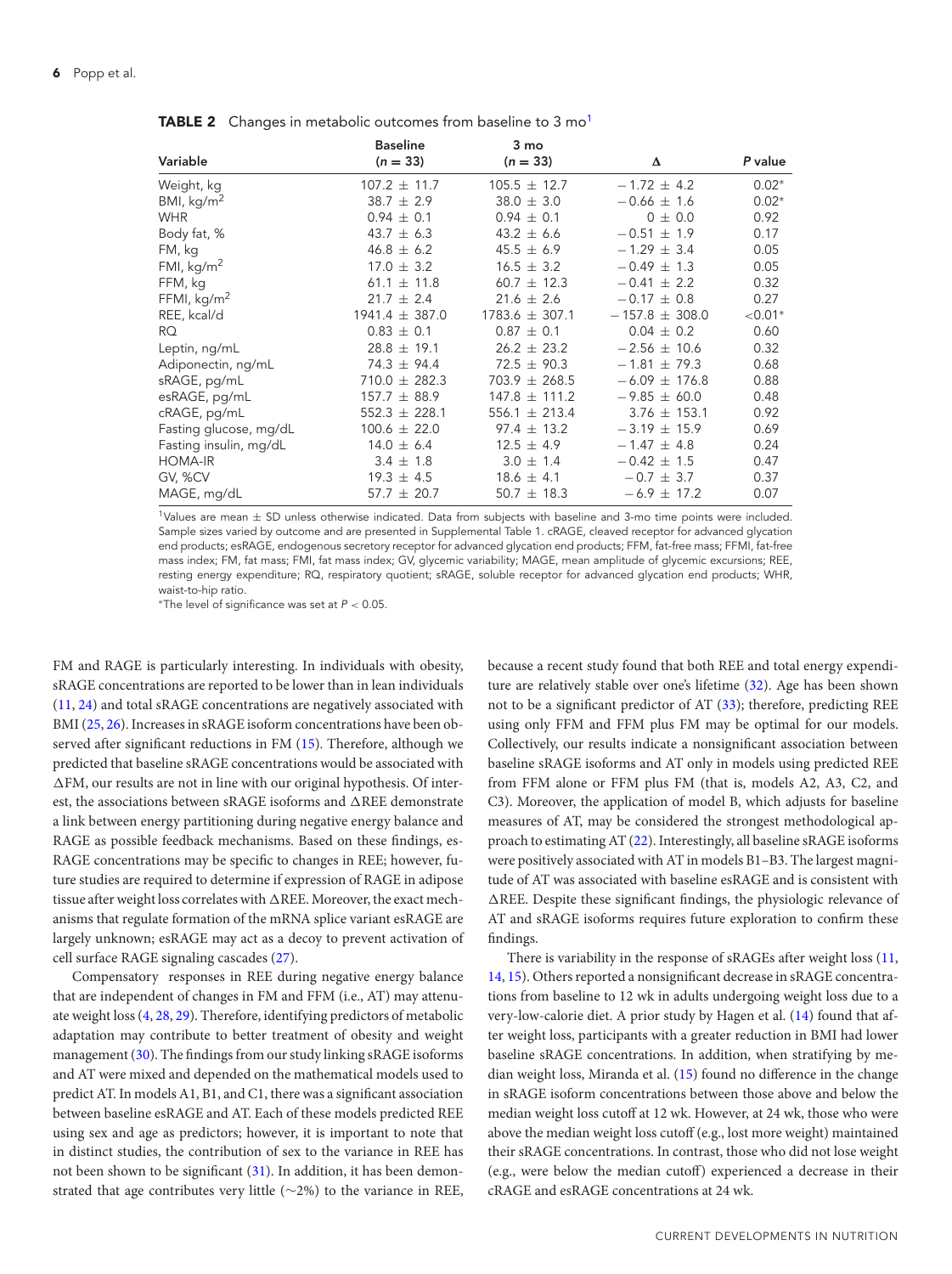|                        | sRAGE, pg/mL    |         | esRAGE, pg/mL   |         | cRAGE, pg/mL    |         |
|------------------------|-----------------|---------|-----------------|---------|-----------------|---------|
| Variable               | <b>Estimate</b> | P value | <b>Estimate</b> | P value | <b>Estimate</b> | P value |
| Body weight, kg        | 0.012           | $0.01*$ | 0.037           | $0.00*$ | 0.012           | $0.03*$ |
| BMI, $kg/m2$           | 0.004           | $0.02*$ | 0.010           | $0.02*$ | 0.004           | 0.05    |
| WC, cm                 | 0.007           | 0.11    | 0.012           | 0.29    | 0.007           | 0.10    |
| HC, cm                 | 0.017           | $0.00*$ | 0.036           | $0.00*$ | 0.014           | $0.00*$ |
| <b>WHR</b>             | $-0.000$        | $0.03*$ | $-0.000$        | 0.09    | $-0.000$        | $0.03*$ |
| Body fat, %            | 0.002           | 0.34    | 0.001           | 0.79    | 0.003           | 0.32    |
| FM, kg                 | 0.009           | 0.018   | 0.023           | $0.02*$ | 0.010           | $0.02*$ |
| FMI, $\text{kg/m}^2$   | 0.003           | 0.07    | 0.005           | 0.17    | 0.003           | 0.12    |
| FFM, kg                | 0.004           | 0.10    | 0.008           | 0.25    | 0.004           | 0.15    |
| FFMI, $kg/m2$          | 0.001           | 0.22    | 0.002           | 0.27    | 0.001           | 0.36    |
| REE, kcal/d            | $-0.139$        | 0.16    | $-0.070$        | 0.82    | $-0.237$        | 0.09    |
| RQ                     | 0.000           | 0.49    | 0.000           | 0.47    | 0.000           | 0.22    |
| Leptin, ng/mL          | 0.028           | $0.00*$ | 0.078           | $0.00*$ | 0.026           | $0.01*$ |
| Adiponectin, ng/mL     | 0.129           | $0.01*$ | 0.324           | $0.00*$ | 0.132           | $0.04*$ |
| Fasting glucose, mg/dL | 0.009           | 0.25    | 0.039           | 0.07    | 0.001           | 0.52    |
| Fasting insulin, mg/dL | $-0.004$        | 0.23    | $-0.011$        | 0.19    | $-0.004$        | 0.32    |
| <b>HOMA-IR</b>         | $-0.000$        | 0.55    | $-0.000$        | 0.69    | $-0.000$        | 0.54    |
| GV, %CV                | 0.003           | 0.13    | 0.014           | $0.03*$ | 0.003           | 0.32    |
| MAGE, mg/dL            | 0.012           | 0.26    | 0.064           | $0.03*$ | 0.002           | 0.62    |

<span id="page-6-0"></span>**TABLE 3** Association test of sRAGE isoform concentrations (sRAGE, esRAGE, cRAGE) and anthropometrics, REE, adipokines, and glycemia at baseline and 3 mo by linear mixed-effect model<sup>1</sup>

1The fitted model: interested variable <sup>∼</sup> RAGE variable <sup>+</sup> sex <sup>+</sup> age <sup>+</sup> month <sup>+</sup> arm <sup>+</sup> HbA1c <sup>+</sup> (1|subject); <sup>P</sup> <sup>≤</sup> 0.05; significance shown in bold. cRAGE, cleaved receptor for advanced glycation end products; esRAGE, endogenous secretory receptor for advanced glycation end products; FFM, fat-free mass; FFMI, fat-free mass index; FM, fat mass; FMI, fat mass index; GV, glycemic variability; HC, hip circumference; MAGE, mean amplitude of glycemic excursions; REE, resting energy expenditure; RQ, respiratory quotient; sRAGE, soluble receptor for advanced glycation end products; WC, waist circumference; WHR, waist-to-hip ratio. ∗The level of significance was set at P < 0.05.

In the current study, we did not find a significant association between  $\Delta$ sRAGE isoform concentrations and  $\Delta$ FM,  $\Delta$ REE, and AT. This may be a result of nonsignificant  $\triangle$ sRAGE isoform concentrations at 3 mo. Regardless, there were suggestions from our data that support prior findings. In particular, Miranda et al. [\(15\)](#page-9-3) found that greater FM loss was associated with an increase in esRAGE concentrations at 6 mo. Our results showed a negative but nonsignificant relation between  $\Delta \text{FM}$  and  $\triangle$ esRAGE concentrations at 3 mo (est. = -0.02,  $P = 0.24$ ); however,

<span id="page-6-1"></span>**TABLE 4** Association test of baseline sRAGE isoform concentrations (sRAGE, esRAGE, cRAGE) and anthropometrics, REE, adipokines, and glycemia at 3 mo by linear regression model<sup>1</sup>

|                        | sRAGE, pg/mL    |         | esRAGE, pg/mL   |         | cRAGE, pg/mL    |         |
|------------------------|-----------------|---------|-----------------|---------|-----------------|---------|
| Variable               | <b>Estimate</b> | P value | <b>Estimate</b> | P value | <b>Estimate</b> | P value |
| Body weight, kg        | 0.012           | 0.07    | 0.037           | 0.09    | 0.014           | 0.11    |
| BMI, $kg/m2$           | 0.003           | 0.18    | 0.008           | 0.28    | 0.003           | 0.22    |
| WC, cm                 | 0.003           | 0.51    | 0.010           | 0.50    | 0.003           | 0.57    |
| HC, cm                 | 0.013           | $0.02*$ | 0.026           | 0.19    | 0.017           | $0.02*$ |
| <b>WHR</b>             | $-0.000$        | 0.06    | $-0.000$        | 0.46    | $-0.000$        | $0.04*$ |
| Body fat, %            | 0.005           | 0.21    | 0.006           | 0.66    | 0.007           | 0.17    |
| FM, kg                 | 0.014           | $0.00*$ | 0.036           | $0.04*$ | 0.016           | $0.01*$ |
| FMI, $kg/m2$           | 0.004           | 0.09    | 0.009           | 0.27    | 0.005           | 0.09    |
| FFM, kg                | 0.003           | 0.64    | 0.026           | 0.24    | 0.001           | 0.87    |
| FFMI, $kg/m2$          | 0.000           | 0.94    | 0.004           | 0.35    | $-0.000$        | 0.82    |
| REE, kcal/d            | 0.138           | 0.30    | 0.862           | $0.04*$ | 0.092           | 0.58    |
| RQ                     | 0.000           | 0.87    | 0.000           | 0.28    | $-0.000$        | 0.82    |
| Leptin, ng/mL          | 0.027           | 0.17    | 0.167           | $0.01*$ | 0.023           | 0.33    |
| Adiponectin, ng/mL     | 0.024           | 0.77    | 0.369           | 0.23    | $-0.001$        | 0.99    |
| Fasting glucose, mg/dL | 0.001           | 0.89    | 0.049           | 0.09    | $-0.005$        | 0.65    |
| Fasting insulin, mg/dL | $-0.000$        | 0.94    | $-0.004$        | 0.74    | $-0.000$        | 0.90    |
| <b>HOMA-IR</b>         | 0.000           | 0.89    | 0.001           | 0.79    | $-0.000$        | 0.98    |
| GV, %CV                | 0.002           | 0.54    | 0.019           | 0.15    | 0.001           | 0.82    |
| MAGE, mg/dL            | 0.002           | 0.17    | 0.083           | 0.07    | $-0.009$        | 0.62    |

1The fitted model: interested variable <sup>∼</sup> RAGE variable <sup>+</sup> sex <sup>+</sup> age <sup>+</sup> arm <sup>+</sup> HbA1c; significance shown in bold. <sup>P</sup> <sup>≤</sup> 0.05. cRAGE, cleaved receptor for advanced glycation end products; esRAGE, endogenous secretory receptor for advanced glycation end products; FFM, fat-free mass; FFMI, fat-free mass index; FM, fat mass; FMI, fat mass index; GV, glycemic variability; HC, hip circumference; MAGE, mean amplitude of glycemic excursions; REE, resting energy expenditure; RQ, respiratory quotient; sRAGE, soluble receptor for advanced glycation end products; WC, waist circumference; WHR, waist-to-hip ratio. \*The level of significance was set at  $P < 0.05$ .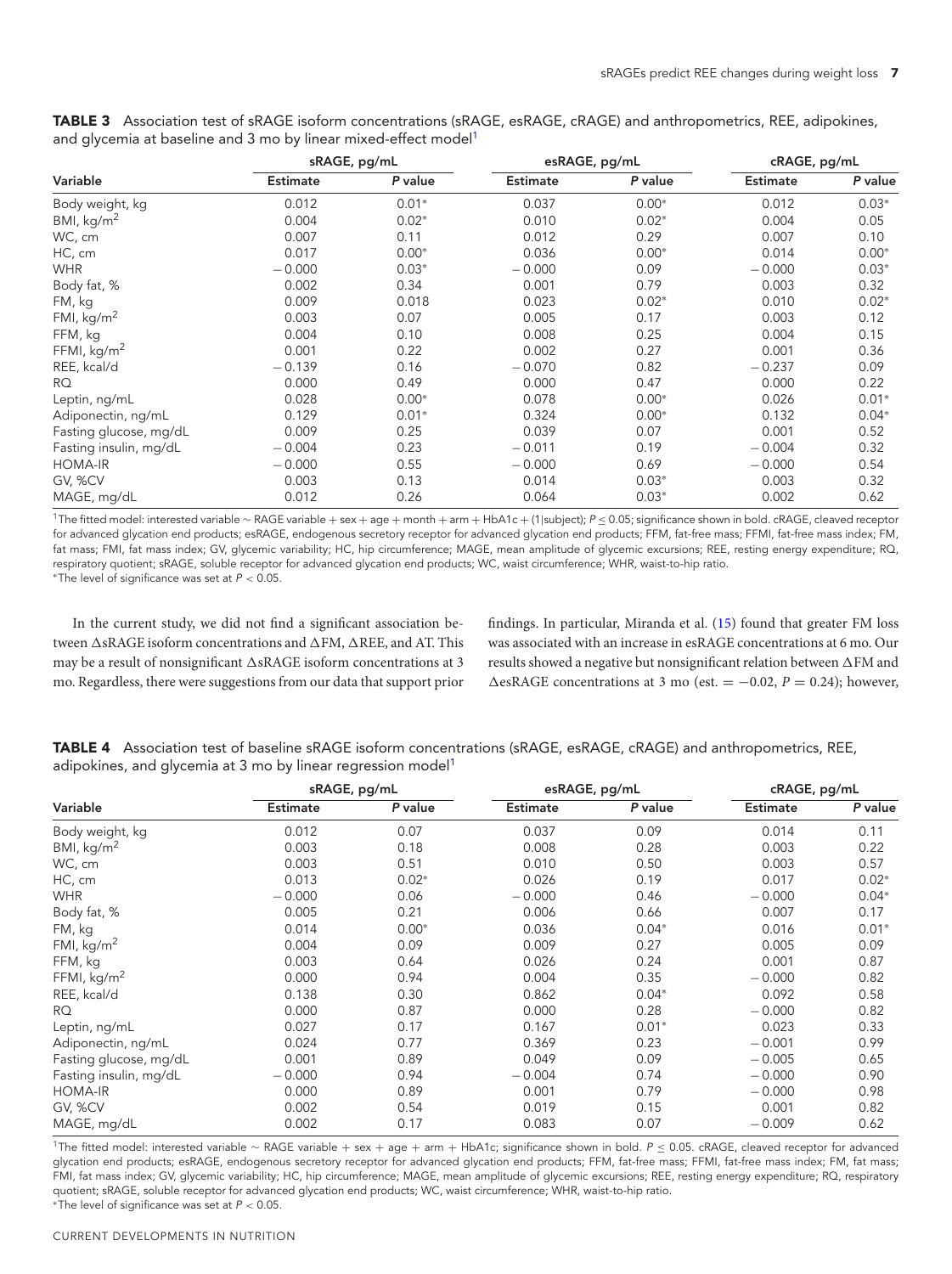## **8** Popp et al.

|                                  | sRAGE, pg/mL    |         | esRAGE, pg/mL   |         | cRAGE, pg/mL    |         |
|----------------------------------|-----------------|---------|-----------------|---------|-----------------|---------|
| Variable                         | <b>Estimate</b> | P value | <b>Estimate</b> | P value | <b>Estimate</b> | P value |
| $\Delta$ Body weight, kg         | 0.004           | 0.22    | 0.004           | 0.70    | 0.006           | 0.16    |
| $\Delta$ BMI, kg/m <sup>2</sup>  | 0.002           | 0.17    | 0.002           | 0.58    | 0.002           | 0.14    |
| $\triangle$ WC, cm               | 0.001           | 0.30    | 0.005           | 0.67    | 0.005           | 0.26    |
| $\triangle$ HC, cm               | 0.000           | 0.79    | $-0.007$        | 0.52    | 0.002           | 0.56    |
| $\triangle WHR$                  | 0.000           | 0.30    | 0.000           | 0.21    | 0.000           | 0.41    |
| $\triangle$ Body fat, %          | 0.002           | 0.27    | 0.001           | 0.80    | 0.002           | 0.20    |
| $\Delta$ FM, kg                  | 0.004           | 0.10    | 0.006           | 0.52    | 0.006           | 0.08    |
| $\Delta$ FMI, kg/m <sup>2</sup>  | 0.002           | 0.09    | 0.003           | 0.45    | 0.001           | 0.07    |
| $\Delta$ FFM, kg                 | 0.001           | 0.66    | 0.002           | 0.75    | 0.000           | 0.68    |
| $\Delta$ FFMI, kg/m <sup>2</sup> | 0.000           | 0.55    | 0.001           | 0.58    | 0.000           | 0.59    |
| $\triangle$ REE, kcal/d          | 0.526           | $0.01*$ | 1.816           | $0.00*$ | 0.561           | $0.03*$ |
| $\triangle$ RQ                   | $-0.000$        | 0.91    | 0.000           | 0.21    | $-0.000$        | 0.53    |
| $\Delta$ Leptin, ng/mL           | 0.016           | 0.14    | 0.064           | 0.11    | 0.018           | 0.19    |
| ∆Adiponectin, ng/mL              | $-0.095$        | 0.21    | $-0.243$        | 0.42    | $-0.119$        | 0.21    |
| $\Delta$ Fasting glucose, mg/dL  | $-0.006$        | 0.63    | $-0.057$        | 0.18    | $-0.002$        | 0.92    |
| $\Delta$ Fasting insulin, mg/dL  | 0.008           | $0.02*$ | 0.024           | $0.04*$ | 0.011           | $0.04*$ |
| $\triangle$ HOMA-IR              | 0.002           | 0.12    | 0.003           | 0.38    | 0.003           | 0.10    |
| $\Delta$ GV, %CV                 | 0.004           | 0.29    | 0.021           | $0.04*$ | 0.002           | 0.61    |
| ∆MAGE, mg/dL                     | 0.012           | 0.44    | 0.029           | 0.53    | 0.014           | 0.48    |

<span id="page-7-0"></span>**TABLE 5** Association test of baseline sRAGE isoform concentrations (sRAGE, esRAGE, cRAGE) and the change in ( $\Delta$ ) anthropometrics, REE, adipokines, and glycemia from baseline to 3 mo by linear regression model<sup>1</sup>

1The fitted model: interested variable <sup>∼</sup> RAGE variable <sup>+</sup> sex <sup>+</sup> age <sup>+</sup> arm <sup>+</sup> HbA1c; <sup>P</sup> <sup>≤</sup> 0.05; significance shown in bold. cRAGE, cleaved receptor for advanced glycation end products; esRAGE, endogenous secretory receptor for advanced glycation end products; FFM, fat-free mass; FFMI, fat-free mass index; FM, fat mass; FMI, fat mass index; GV, glycemic variability; HC, hip circumference; MAGE, mean amplitude of glycemic excursions; REE, resting energy expenditure; RQ, respiratory quotient; sRAGE, soluble receptor for advanced glycation end products; WC, waist circumference; WHR, waist-to-hip ratio. ∗The level of significance was set at P < 0.05.

there was a negative trend between  $\Delta \% \mathrm{BF}$  and  $\Delta$ esRAGE concentrations ( $P = 0.08$ ), suggesting the possibility that an increase in esRAGE concentrations may be associated with greater changes in %BF. These trends may be explained by a relatively small sample size with baseline and 3-mo data ( $n = 19$ ). Furthermore, the exact mechanism surrounding the  $\Delta$ esRAGE concentrations after fat loss needs to be further explored. The conversion of *AGER* pre-mRNA to esRAGE may be inhibited during obesity as a result of adipose tissue inflammation or other yet to be defined factors.

The associations of sRAGE isoforms with the main study outcomes were independent of HbA1c and suggest that the expression of the sRAGE isoforms is not directly dependent on glycemia. Typically, although HbA1c assesses glucose control over a few months, it is not possible to infer information about AGE concentrations from this parameter. Although earlier studies in rats suggested correlations between HbA1c and concentrations of the AGE pentosidine per milligram of collagen [\(34\)](#page-9-20), studies in humans have revealed mixed associations regarding HbA1c and AGE measurements [\(35–37\)](#page-9-21). HbA1c is a reversible

<span id="page-7-1"></span>**TABLE 6** Association test of baseline sRAGE isoform concentrations (sRAGE, esRAGE, cRAGE) and AT at 3 mo by linear regression model<sup>1</sup>

| $AT^2$               | sRAGE, pg/mL    |            | esRAGE, pg/mL   |            | cRAGE, pg/mL    |         |
|----------------------|-----------------|------------|-----------------|------------|-----------------|---------|
|                      | <b>Estimate</b> | P value    | <b>Estimate</b> | P value    | <b>Estimate</b> | P value |
| Model A1             | 0.130           | 0.36       | 1.09            | $0.01*$    | 0.029           | 0.87    |
| Model A2             | 0.036           | 0.77       | 0.436           | 0.25       | $-0.013$        | 0.93    |
| Model A3             | 0.032           | 0.79       | 0.423           | 0.26       | $-0.018$        | 0.91    |
| Model B1             | 0.605           | ${<}0.01*$ | 2.48            | ${<}0.01*$ | 0.561           | $0.04*$ |
| Model B <sub>2</sub> | 0.603           | ${<}0.01*$ | 2.48            | ${<}0.01*$ | 0.557           | $0.04*$ |
| Model B3             | 0.601           | ${<}0.01*$ | 2.47            | ${<}0.01*$ | 0.556           | $0.04*$ |
| Model C1             | 0.180           | 0.20       | 1.21            | ${<}0.01*$ | 0.091           | 0.61    |
| Model C <sub>2</sub> | 0.089           | 0.45       | 0.608           | 0.09       | 0.043           | 0.77    |
| Model C3             | 0.085           | 0.47       | 0.597           | 0.10       | 0.039           | 0.79    |

1The fitted model: interested variable <sup>∼</sup> RAGE variable <sup>+</sup> arm <sup>+</sup> HbA1c; <sup>P</sup> <sup>≤</sup> 0.05; significance shown in bold. AT, adaptive thermogenesis; cRAGE, cleaved receptor for advanced glycation end products; esRAGE, endogenous secretory receptor for advanced glycation end products; REE, resting energy expenditure; REEp; resting energy expenditure predicted; sRAGE, soluble receptor for advanced glycation end products.

2Models are numbered (e.g., A1, A2, A3) based on which model for REEp was used. Model A: AT (kcal/d) <sup>=</sup> REE3mo <sup>−</sup> REEp(1,2,3)3mo. Model B: AT (kcal/d) <sup>=</sup> {[REE3mo − REEp(1,2,3)3mo] – [REEbaseline − REEp(1,2,3)baseline]}. Model C: AT (kcal/d) = (%AT/100)∗REEbaseline; %AT = 100∗[(REE/REEp) − 1]. REEp1 (kcal/d) = 2331.823 − 11.416∗age – 459.778∗sex [0 = male, 1 = female] + 1.210∗FM [kg] + 8.949∗FFM [kg] (R<sup>2</sup> = 0.6755; P < 0.001). REEp2 (kcal/d) = 494.86 + 24.44∗FFM [kg] (R<sup>2</sup> = 0.5076;  $P < 0.001$ ). REEp3 (kcal/d) = 479.3418 + 0.3112∗FM [kg] + 24.4612∗FFM [kg] ( $R^2 = 0.4943$ ; P < 0.001).

\*The level of significance was set at  $P < 0.05$ .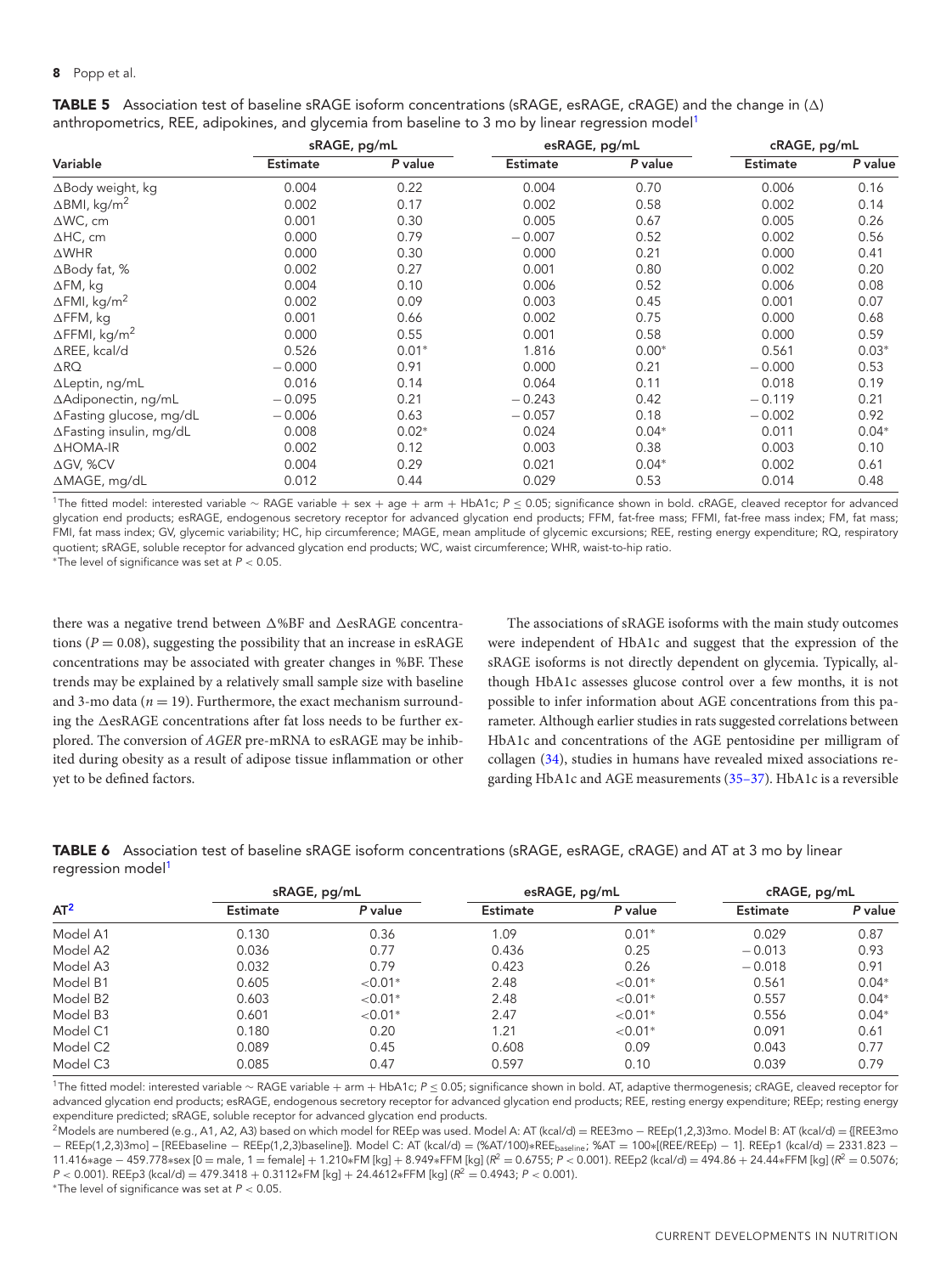glycation product; in contrast, AGEs are formed irreversibly. Thus, variations in the expression and activities of pre-AGE detoxifying pathways such as glyoxalase 1 may account for the lack of consistent relations between HbA1c and AGE concentrations [\(38\)](#page-9-22). Hence, although sample limitation in this study precluded measurement of plasma AGEs, differences in HbA1c did not account for the observed associations of sRAGE isoforms with REE and the metabolic endpoints under study.

Despite the relation between sRAGE isoforms and REE, our study had limitations. First, dietary AGEs contribute to the pool of AGEs which can affect RAGE activity. Participants were recommended to reduce caloric intake, which could have reduced dietary AGE exposure. In addition, changes in dietary choices as a result of the interventions could correspond to lower AGE exposure; however, we did not quantify dietary AGEs. Second, thyroid hormone is a regulator of energy expenditure, and although we did not measure thyroid status, we did find that a small percentage ( $n = 7$ ; 17%) of participants self-reported thyroid medications. However, participants were asked if they had history of hyperthyroidism and any subjects replying in the affirmative were excluded from the study. In addition, baseline comparison between those taking thyroid medications and those not taking thyroid medications indicated no significant difference, especially for body composition (FM and FFM) and REE. Third, although REE accounts for the majority of total energy expenditure, AT is characterized also by non-REE [\(39\)](#page-9-23). Compensatory behavior changes after caloric restriction leading to greater than predicted changes in physical activity energy expenditure may contribute to the individual variability in weight loss [\(40\)](#page-9-24). Finally, the use of a 4-compartment model in contrast to the 2-compartment model used in our study to estimate body composition may better characterize molecular changes in body composition because FFM represents heterogeneous tissues with varying metabolic rates  $(41).$  $(41).$ 

In conclusion, our study uncovered a potential new link between energy expenditure during negative energy balance and RAGE in humans. This raises new considerations; for example, do greater changes in REE prevent weight loss and do changes in energy expenditure act, in part, via the RAGE pathway reflected by concentrations of sRAGEs? The contribution of AGEs and the RAGE pathway in energy balance warrants further investigation. To our knowledge, this is the first study to examine the effects of REE and sRAGE isoforms during weight loss. We recommend that future trials *1*) examine the causal relation between sRAGE isoforms and REE, including serial assessment of thyroid function and other metabolic proteins affecting energy expenditure (e.g., Fibroblast growth factor 21); *2*) examine the relation of sRAGE isoforms with total energy expenditure and activity energy expenditure using doubly labeled water techniques; *3*) examine the association of sRAGE isoforms and weight loss maintenance after significant weight loss (>5% body weight loss); and *4*) determine the physiologic relevance of AT and sRAGE isoforms. Irrespective of these points, the present study extends the results of experiments performed in mice to potential associations in human subjects. Studies in mice had uncovered unexpected relations between RAGE activity, obesity, and suppression of energy expenditure; hence, this work in human subjects adds to the growing body of literature examining the role of sRAGEs in metabolic disease and the potential role of RAGE in regulation of the mechanisms mediating weight loss and energy balance. Future trials are needed to confirm and extend our findings.

## **Acknowledgments**

We thank Shirley Chen and Katherine Perdomo for their assistance with data collection. The authors' responsibilities were as follows—HL, DES-J, JOA, MJ, MB, ES, MAS, and AMS: designed the research; CJP, MBM, MC, LH, DES-J, SMV, and MAS: conducted the research; BZ and HL: performed the statistical analysis; CJP and AMS: wrote the manuscript; CJP, MAS, and AMS: had primary responsibility for the final content; and all authors: read and approved the final manuscript.

# **Data Availability**

Data described in the article, code book, and analytic code will be made available upon request by investigators whose proposed use of the data has been approved by an independent review committee identified for this purpose.

# **References**

- <span id="page-8-0"></span>1. Kelly T, Yang W, Chen C-S, Reynolds K, He J. Global burden of obesity in 2005 and projections to 2030. Int J Obes 2008;32(9):1431–7.
- <span id="page-8-1"></span>2. Ravussin E, Redman LM, Rochon J, Das SK, Fontana L, Kraus WE. A 2 year randomized controlled trial of human caloric restriction: feasibility and effects on predictors of health span and longevity. J Gerontol A Biol Sci Med Sci 2015;70(9):1097–104.
- <span id="page-8-2"></span>3. Fothergill E, Guo J, Howard L, Kerns JC, Knuth ND, Brychta R. Persistent metabolic adaptation 6 years after "The Biggest Loser" competition. Obesity (Silver Spring) 2016;24(8):1612–19.
- <span id="page-8-3"></span>4. Martins C, Roekenes J, Gower BA, Hunter GR. Metabolic adaptation is associated with less weight and fat mass loss in response to low-energy diets. Nutr Metab (Lond) 2021;18(1):60.
- <span id="page-8-4"></span>5. Gaens KHJ, Goossens GH, Niessen PM, van Greevenbroek MM, van der Kallen CJH, Niessen HW. N<sup>ε</sup>-(carboxymethyl)lysine-receptor for advanced glycation end product axis is a key modulator of obesity-induced dysregulation of adipokine expression and insulin resistance. Arterioscler Thromb Vasc Biol 2014;34(6):1199–208.
- <span id="page-8-5"></span>6. Semba RD, Arab L, Sun K, Nicklett EJ, Ferrucci L. Fat mass is inversely associated with serum carboxymethyl-lysine, an advanced glycation end product, in adults. J Nutr 2011;141(9):1726–30.
- <span id="page-8-6"></span>7. Gugliucci A, Kotani K, Taing J, Matsuoka Y, Sano Y, Yoshimura M. Short-term low calorie diet intervention reduces serum advanced glycation end products in healthy overweight or obese adults. Ann Nutr Metab 2009;54(3):197–201.
- 8. Uribarri J, del Castillo MD, de la Maza MP, Filip R, Gugliucci A, Luevano-Contreras C. Dietary advanced glycation end products and their role in health and disease. Adv Nutr 2015;6(4):461–73.
- 9. Deo P, Keogh JB, Price NJ, Clifton PM. Effects of weight loss on advanced glycation end products in subjects with and without diabetes: a preliminary report. Int J Environ Res Public Health 2017;14(12):1553.
- <span id="page-8-7"></span>10. Tavares JF, Ribeiro PVM, Coelho OGL, da Silva LE, Alfenas RCG. Can advanced glycation end-products and their receptors be affected by weight loss? A systematic review. Obes Rev 2020;21(6):e13000.
- <span id="page-8-8"></span>11. Brix JM, Höllerl F, Kopp HP, Schernthaner GH, Schernthaner G. The soluble form of the receptor of advanced glycation endproducts increases after bariatric surgery in morbid obesity. Int J Obes 2012;36(11):1412–17.
- 12. Lorenzi R, Pattou F, Beuscart JB, Grossin N, Lambert M, Fontaine P. Anti-sRAGE autoimmunity in obesity: downturn after bariatric surgery is independent of previous diabetic status. Diabetes Metab 2014;40(5): 356–62.
- 13. Horwitz D, Padron C, Kelly T, Saunders JK, Ude-Welcome A, Schmidt A-M. Long-term outcomes comparing metabolic surgery to no surgery in